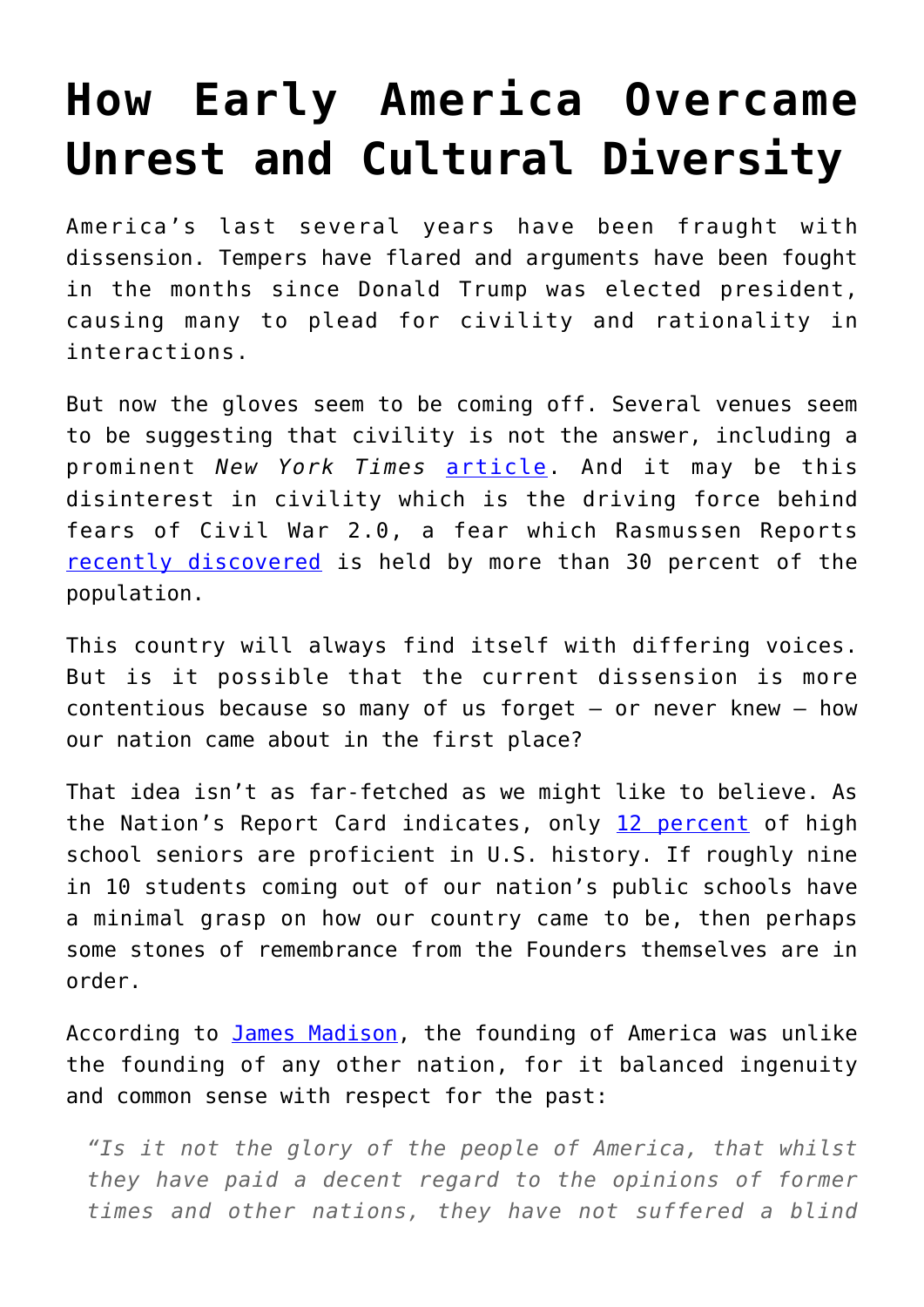*veneration for antiquity, for custom, or for names, to overrule the suggestions of their own good sense, the knowledge of their own situation, and the lessons of their own experience? … Happily for America, happily we trust for the whole human race, they pursued a new and more noble course. They accomplished a revolution which has no parallel in the annals of human society: They reared the fabrics of governments which have no model on the face of the globe."* 

[John Adams](https://founders.archives.gov/documents/Adams/99-02-02-6854) concurs that American independence was a unique occurrence, but he suggests it was only possible because of a changing mindset amongst the people:

*"The American Revolution was not a common event. … The Revolution was effected before the war commenced. The Revolution was in the minds and hearts of the people; a change in their religious sentiments of their duties and obligations. … This radical change in the principles, opinions, sentiments, and affections of the people, was the real American Revolution."*

As Adams goes on to explain, this change in mindset was remarkable because the people in the colonies came from diverse religious, ethnic, and cultural backgrounds.

But as other Founders are careful to note, the blending of these diversities would not have been possible except for one other factor: Providence. George Washington, a man whose religious beliefs have long been the subject of debate, attributed the preservation of the struggling American army to Him on [several](http://founders.archives.gov/documents/Washington/03-03-02-0062) [occasions,](http://founders.archives.gov/documents/Washington/03-06-02-0379) noting [the following](https://founders.archives.gov/documents/Washington/03-16-02-0373) in 1778:

*"The hand of Providence has been so conspicuous in all this, that he must be worse than an infidel that lacks faith, and more than wicked, that has not gratitude enough to acknowledge his obligations…."*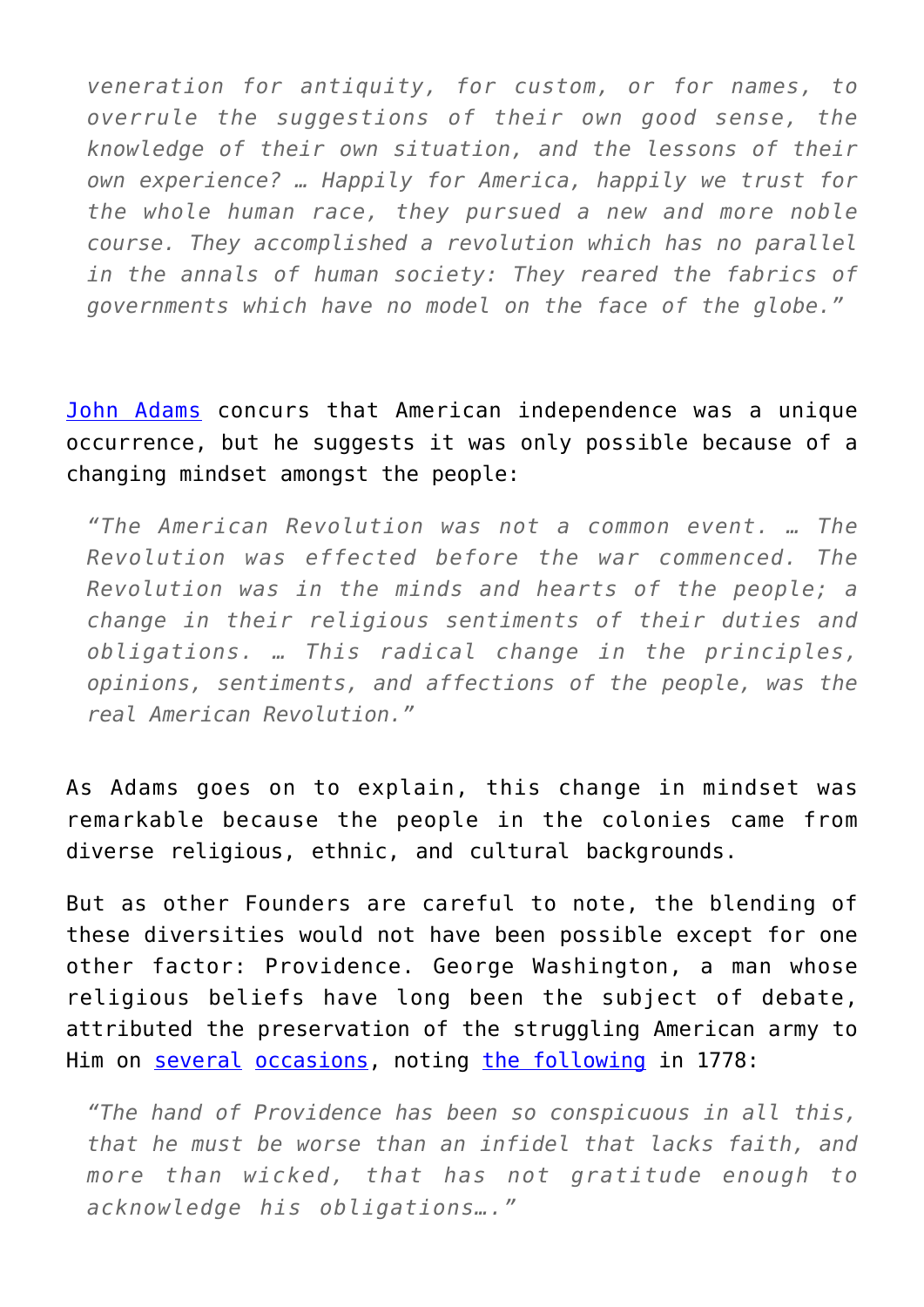Washington was joined in this opinion by Deist Benjamin Franklin, who [said:](http://avalon.law.yale.edu/18th_century/debates_628.asp)

*"All of us who were engaged in the struggle must have observed frequent instances of a superintending providence in our favor. To that kind providence we owe this happy opportunity of consulting in peace on the means of establishing our future national felicity. And have we now forgotten that powerful friend? or do we imagine that we no longer need his assistance? I have lived, Sir, a long time, and the longer I live, the more convincing proofs I see of this truth- that God Governs in the affairs of men. And if a sparrow cannot fall to the ground without his notice, is it probable that an empire can rise without his aid?"*

Astonishingly, Franklin went on to prophesy what would happen to any nation which did not acknowledge the aid of Providence in its endeavors:

*"We have been assured, Sir, in the sacred writings, that 'except the Lord build the House they labour in vain that build it.' I firmly believe this; and I also believe that without his concurring aid we shall succeed in this political building no better, than the Builders of Babel: We shall be divided by our little partial local interests; our projects will be confounded, and we ourselves shall become a reproach and bye word down to future ages."*

What's fascinating about these remembrances of the Founders is that they when they wrote them they were struggling with the very same issues we face today. Like us, they were navigating major political and cultural differences amongst the citizenry. Like us, they were facing unrest and an uncertain future. But they overcame these difficulties and were the stronger for them.

The question remains, what did they have that we do not? Is it